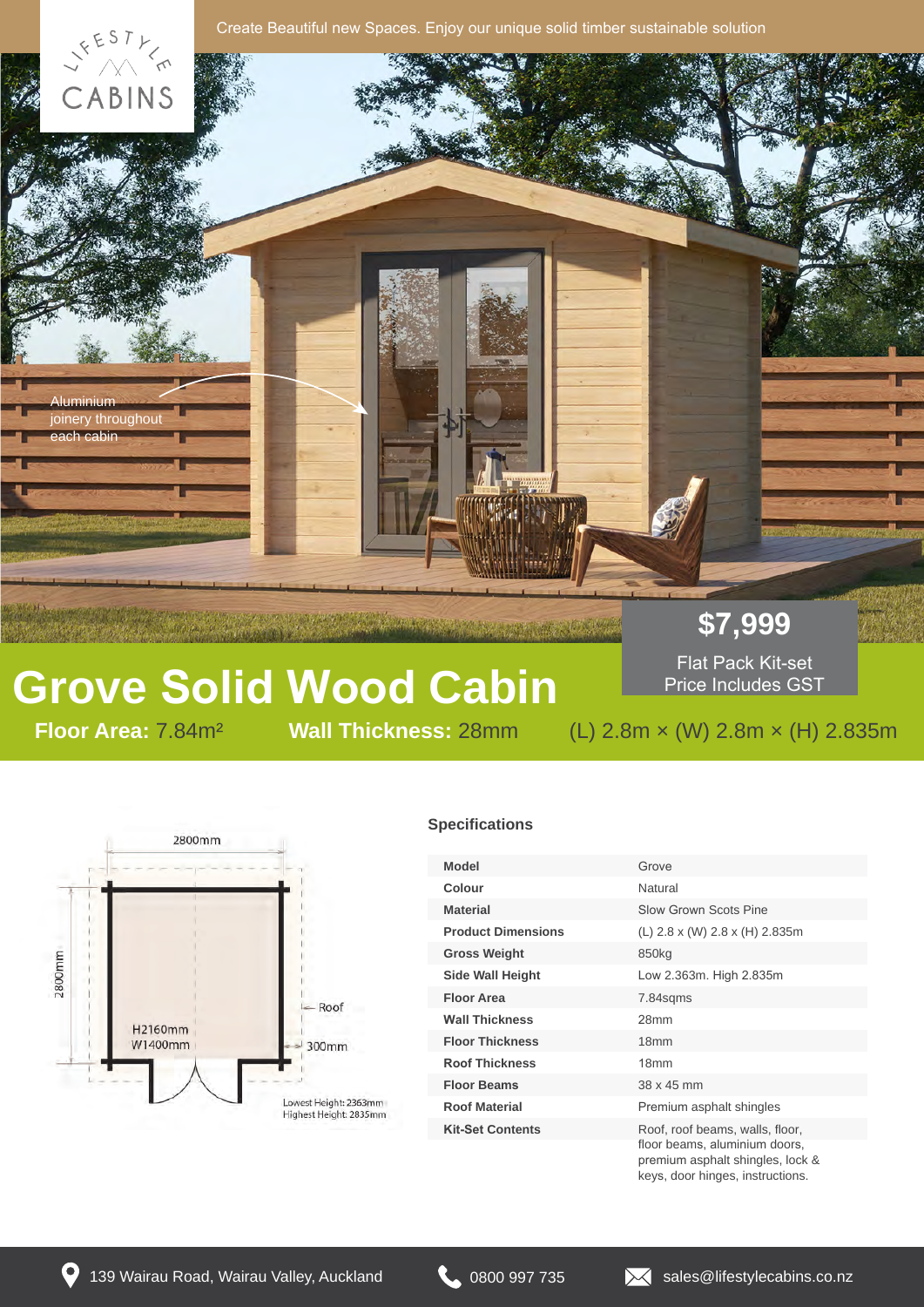

### **About the Grove Solid Wood Cabin**

As life changes we all need extra space.The Grove all timber cabin provides an attractive sustainable solution.

If you are looking to create a truly beautiful space for any purpose you choose, the Grove does this so well. Be it a workshop, craft room, sleep-out, office or bach. Potential applications are endless.

The cabin's doors are positioned to allow for plenty of natural light, allowing you to work, relax or craft in comfort. The aluminium doors and windows are double-glazed with toughened glass. They are secured with tough 304 grade stainless steel hardware.



#### **Features**

- Constructed from kiln dried, FSC certified, Scots Pine
- Double-glazed toughened glass aluminium doors included
- Arrives unfinished paint or stain yours after completion
- Tongue and groove construction for durability and stability
- Doors to let in plenty of natural light
- Premium roof asphalt shingles included
- Thick 28mm walls for natural insulation
- 304 grade stainless steel hardware
- 5 year manufacturer's warranty





Made from kiln-dried FSC certified Scots pine. The walls are tongue and groove solid 28mm thick timber. This provides natural insulation and strength.

The floor and roof are tongue and groove 18mm Scots pine, completing the all round solid timber look.

#### **Foundation and Site Information**

The cabin must be built on a completely level surface. A poured concrete slab is best, as are concreted wooden piles. Other options are available so please contact us to ask for further information.

The site preparation is at the buyers cost however we are happy to provide a site inspection and look after the foundation preparation for you. As every site is different this is priced according to each job.

Your kit includes the foundation framing to ensure your cabin is elevated above ground level.